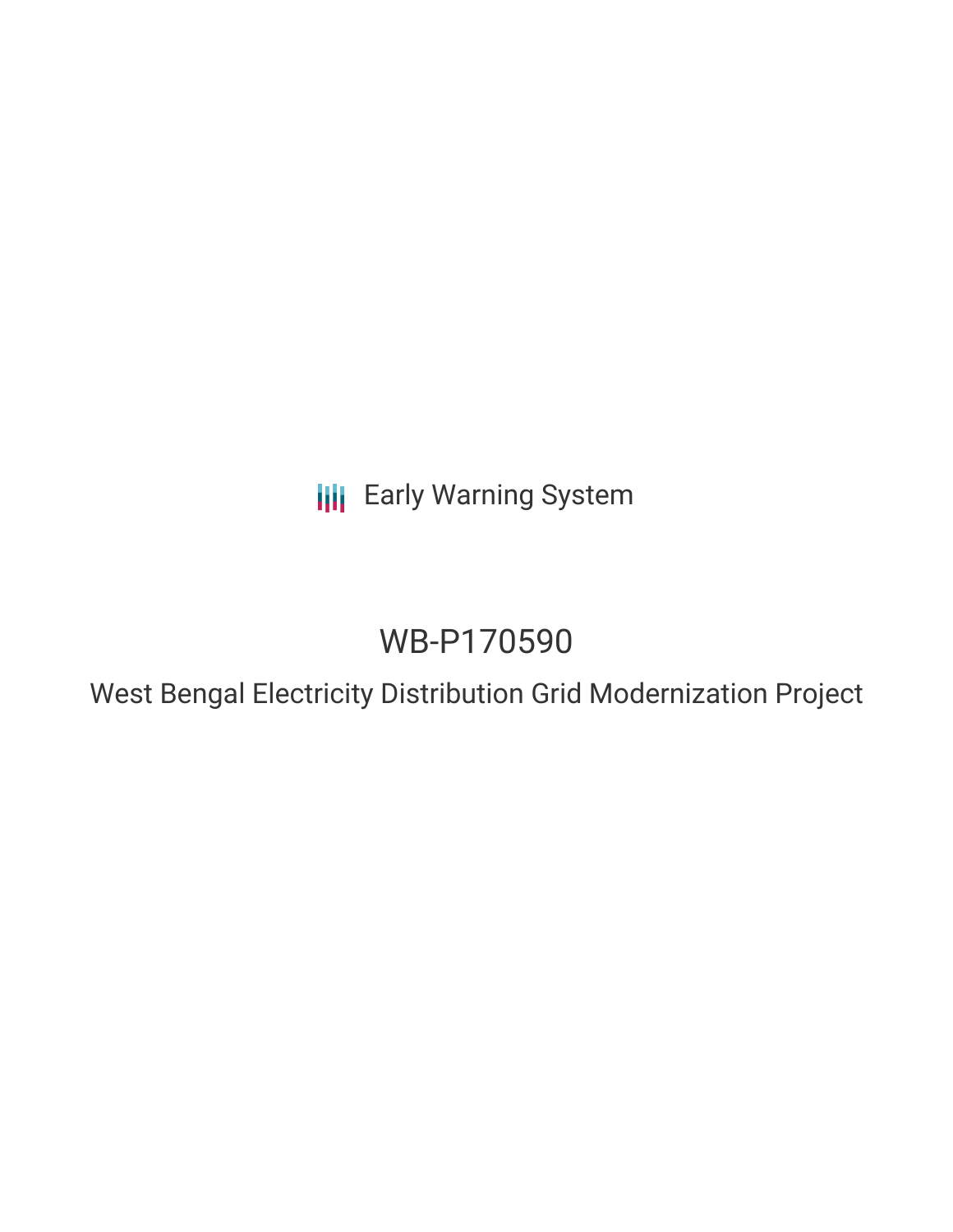

#### **Quick Facts**

| <b>Countries</b>              | India               |
|-------------------------------|---------------------|
| <b>Specific Location</b>      | West Bengal         |
| <b>Financial Institutions</b> | World Bank (WB)     |
| <b>Status</b>                 | Proposed            |
| <b>Bank Risk Rating</b>       | B                   |
| <b>Voting Date</b>            | 2020-09-03          |
| <b>Borrower</b>               | Government of India |
| <b>Sectors</b>                | Energy              |
| <b>Project Cost (USD)</b>     | \$400.00 million    |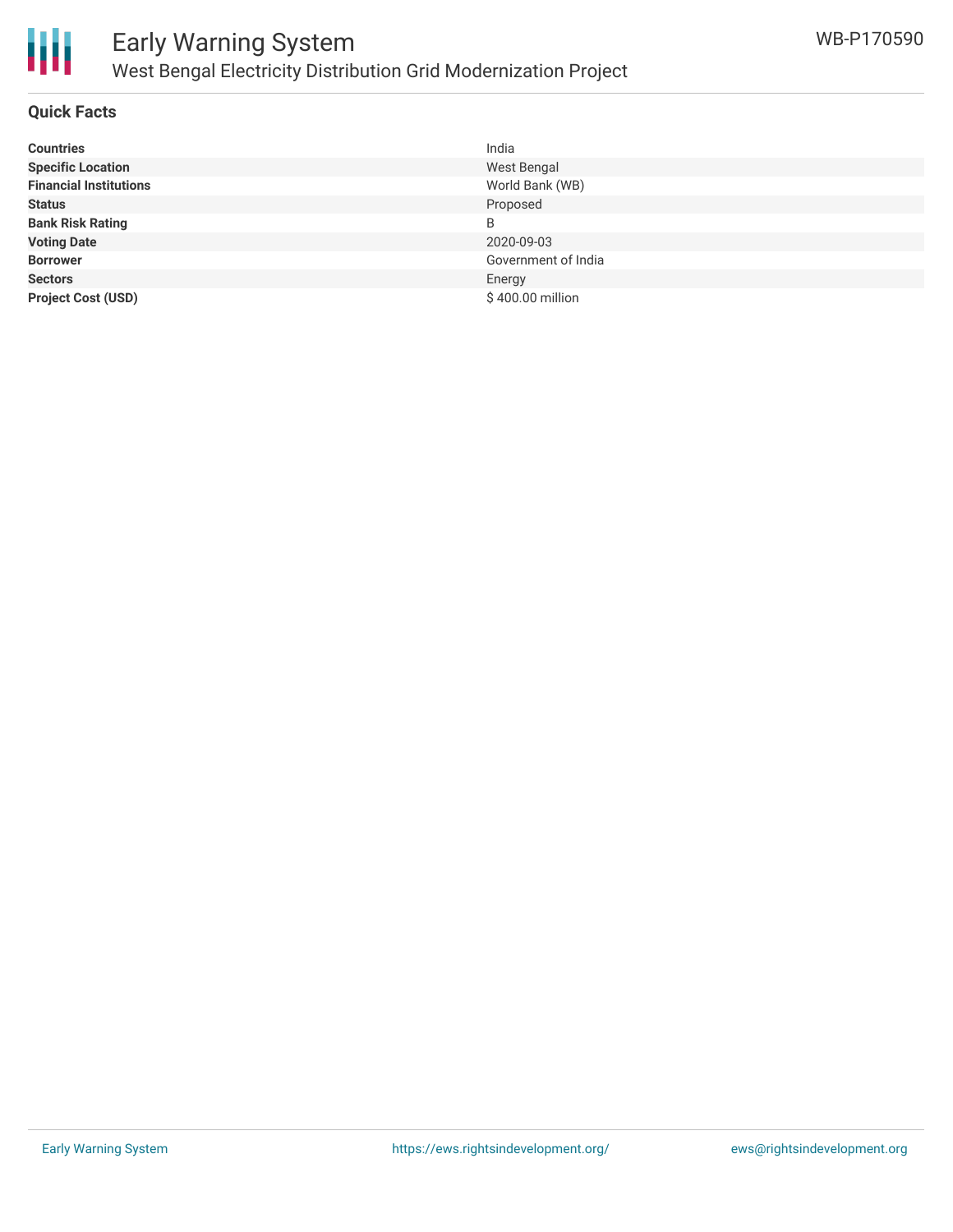

#### **Project Description**

According to bank documents, "The project's development objective is to improve the operational efficiency and reliability of electricity supply in selected areas of West Bengal."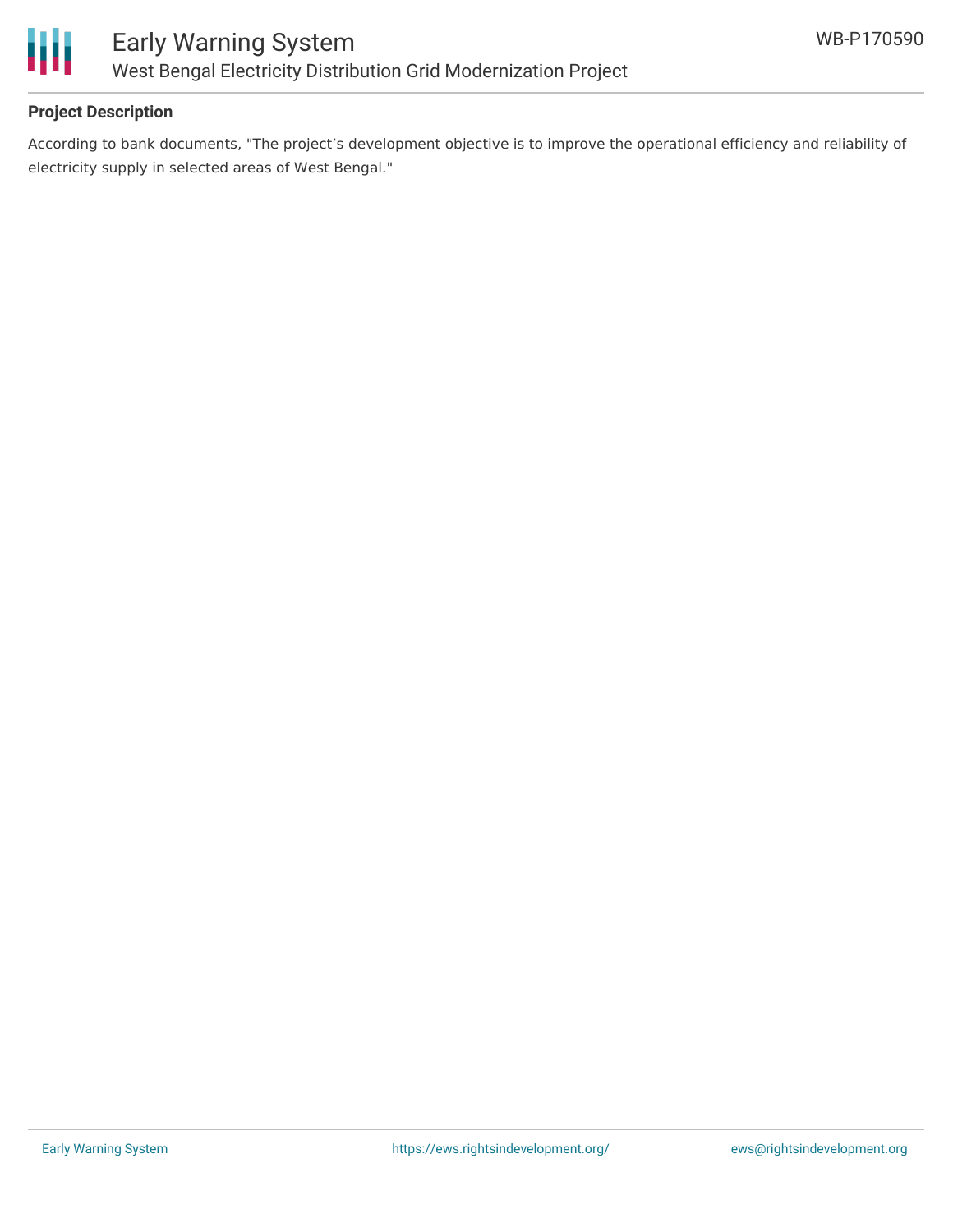

#### **Investment Description**

World Bank (WB)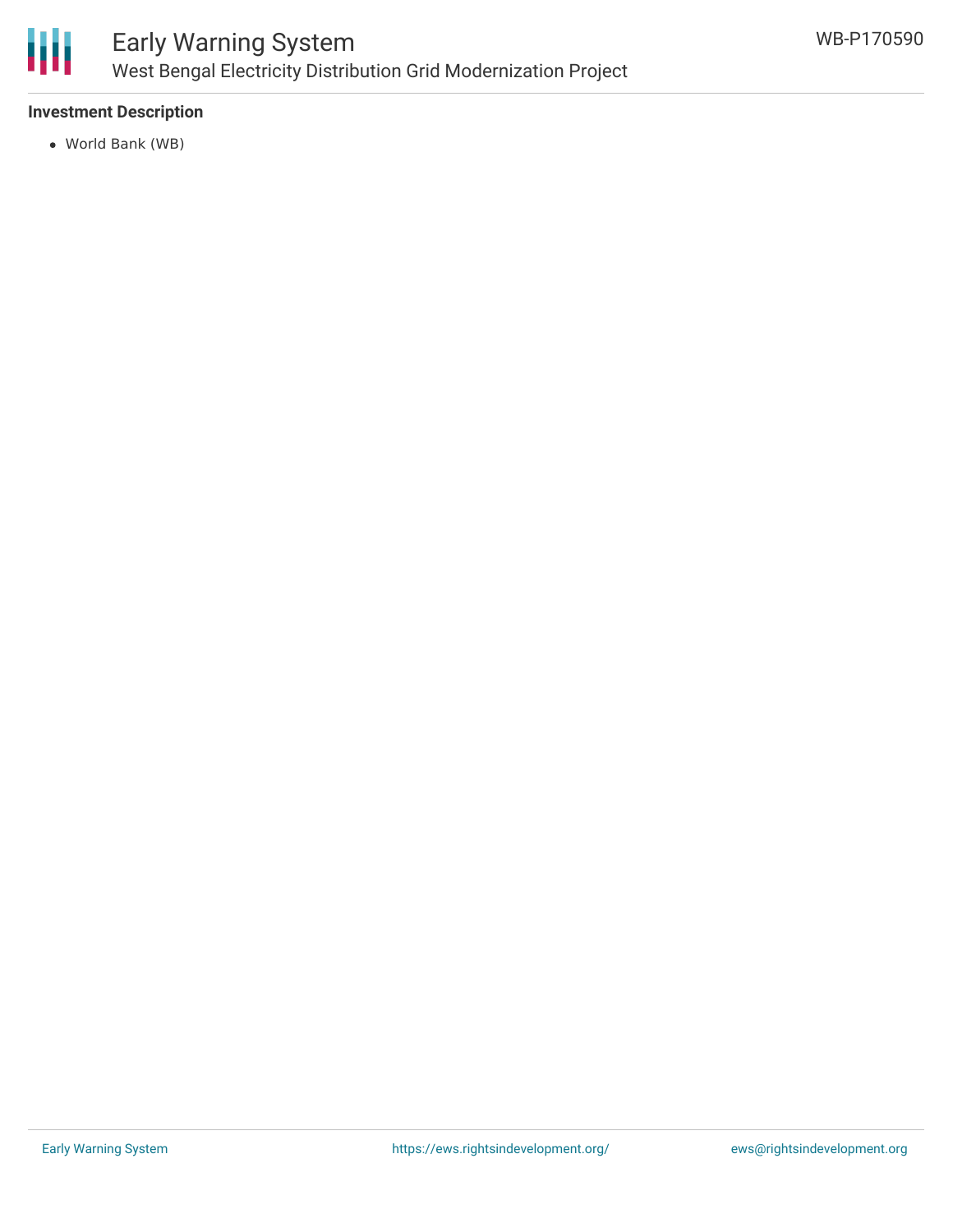

## Early Warning System West Bengal Electricity Distribution Grid Modernization Project

| <b>Private Actor 1</b> | <b>Private Actor</b> Private Actor<br>1 Role | Sector                   |     | <b>Relation</b> Private Actor 2                            | <b>Private Actor</b> Private Actor<br>2 Role | 2 Sector |
|------------------------|----------------------------------------------|--------------------------|-----|------------------------------------------------------------|----------------------------------------------|----------|
|                        | $\overline{\phantom{0}}$                     | $\overline{\phantom{0}}$ | $-$ | West Bengal State Electricity Distribution Company Limited | Client                                       | $\sim$   |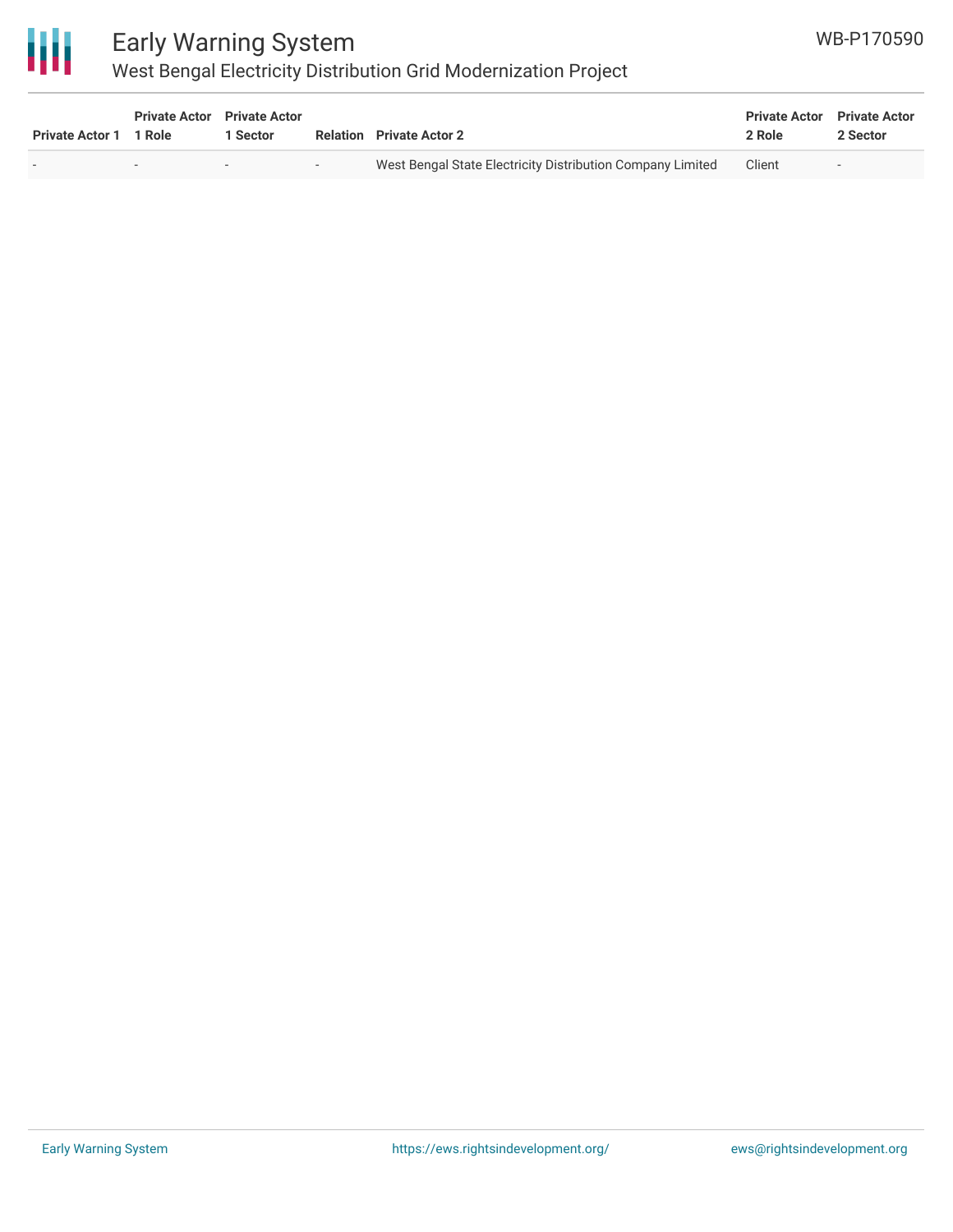

#### **Contact Information**

World Bank Rohit Mittal Senior Energy Specialist Telephone No:5785+47754 Email:rmittal@worldbank.org

Borrower:Department of Economic Affairs, Ministry of Finance, GoI

Implementing Agency: West Bengal State Electricity Distribution Company Limited

#### **ACCOUNTABILITY MECHANISM OF WORLD BANK**

The World Bank Inspection Panel is the independent complaint mechanism and fact-finding body for people who believe they are likely to be, or have been, adversely affected by a World Bank-financed project. If you submit a complaint to the Inspection Panel, they may investigate to assess whether the World Bank is following its own policies and procedures for preventing harm to people or the environment. You can contact the Inspection Panel or submit a complaint by emailing ipanel@worldbank.org. You can learn more about the Inspection Panel and how to file a complaint at: http://ewebapps.worldbank.org/apps/ip/Pages/Home.aspx.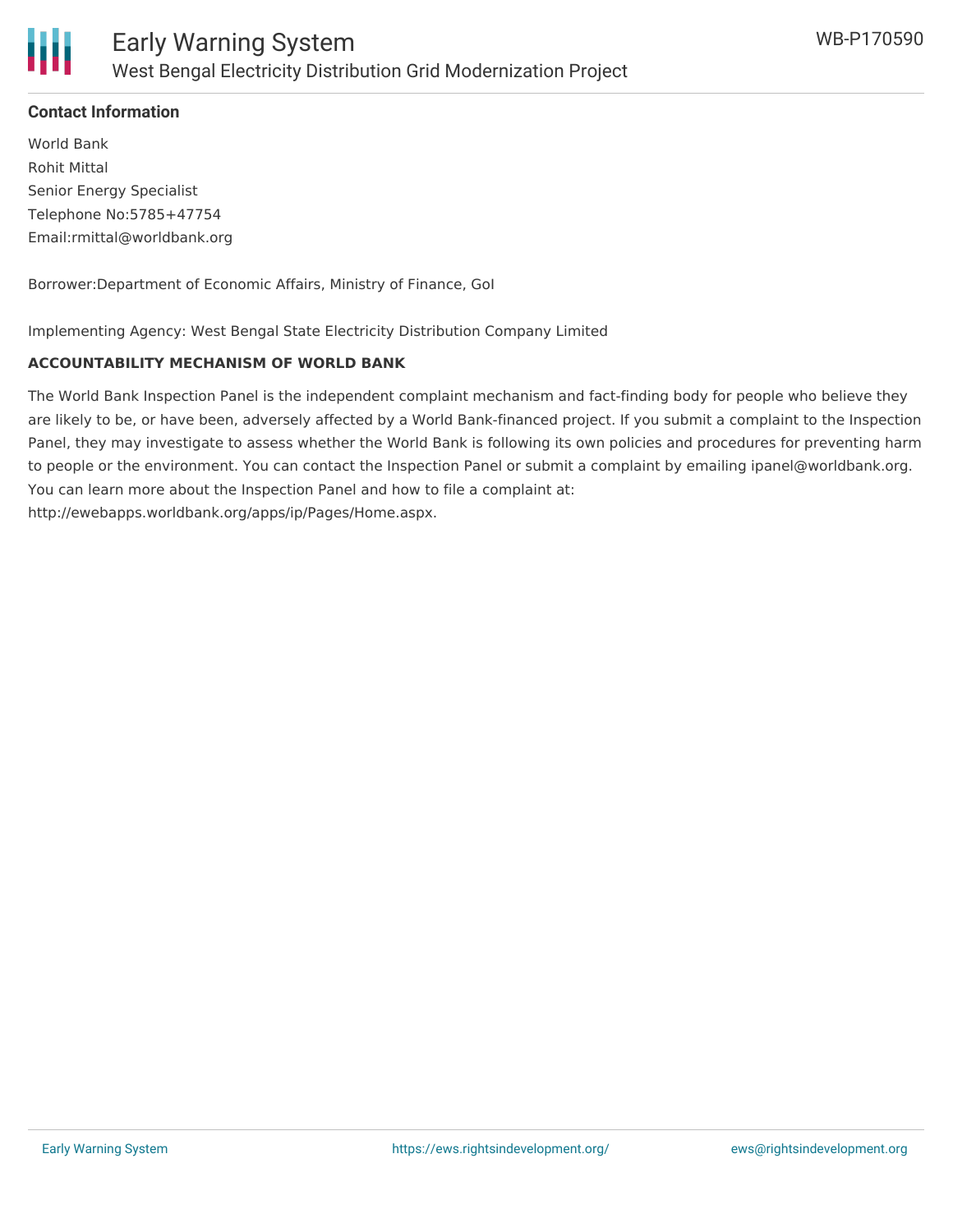

### Early Warning System West Bengal Electricity Distribution Grid Modernization Project

#### **Bank Documents**

• Concept Project Information Document (PID) - West Bengal Electricity Distribution Grid [Modernization](https://ewsdata.rightsindevelopment.org/files/documents/90/WB-P170590.pdf) [\[Original](http://documents.worldbank.org/curated/en/804731564699264584/pdf/Concept-Project-Information-Document-PID-West-Bengal-Electricity-Distribution-Grid-Modernization-Project-P170590.pdf) Source]